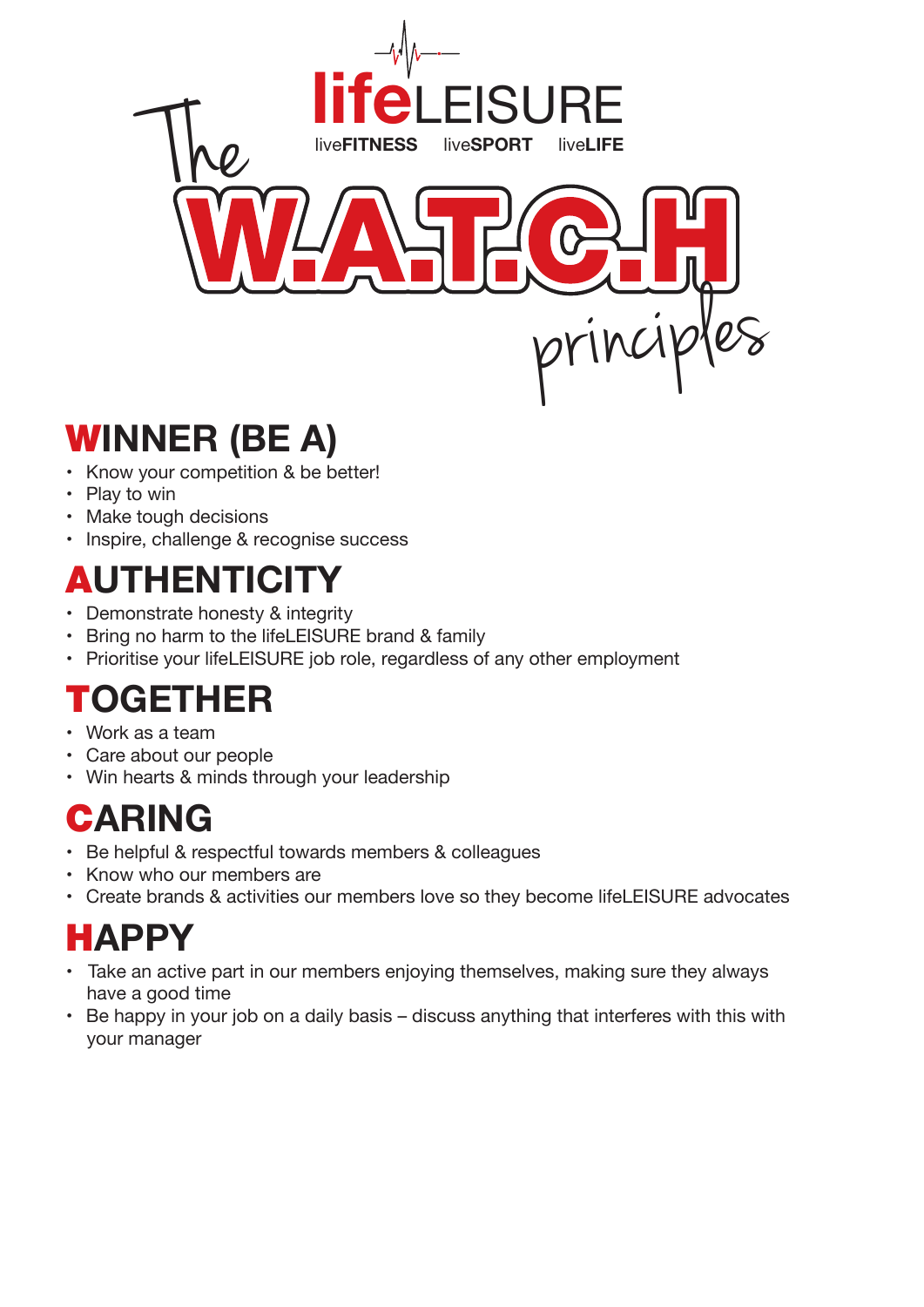

**In order for lifeLeisure to be regarded as a world-class organisation every member of our team adheres to the W.A.T.C.H. principles and behaviours.**

**Senior Management take the W.A.T.C.H. principles and behaviours very seriously; they are the foundations of our organisational culture.**

**As our company grows new business will be won, more facilities operated and a fantastic reputation built.**

**lifeLeisure operates in a very exciting and growing sector. Health and physical activity should be a positive environment in which to work and we strongly believe that we should all love what we do.**

**Please keep a copy of this guide which explains W.A.T.C.H. in more detail.**